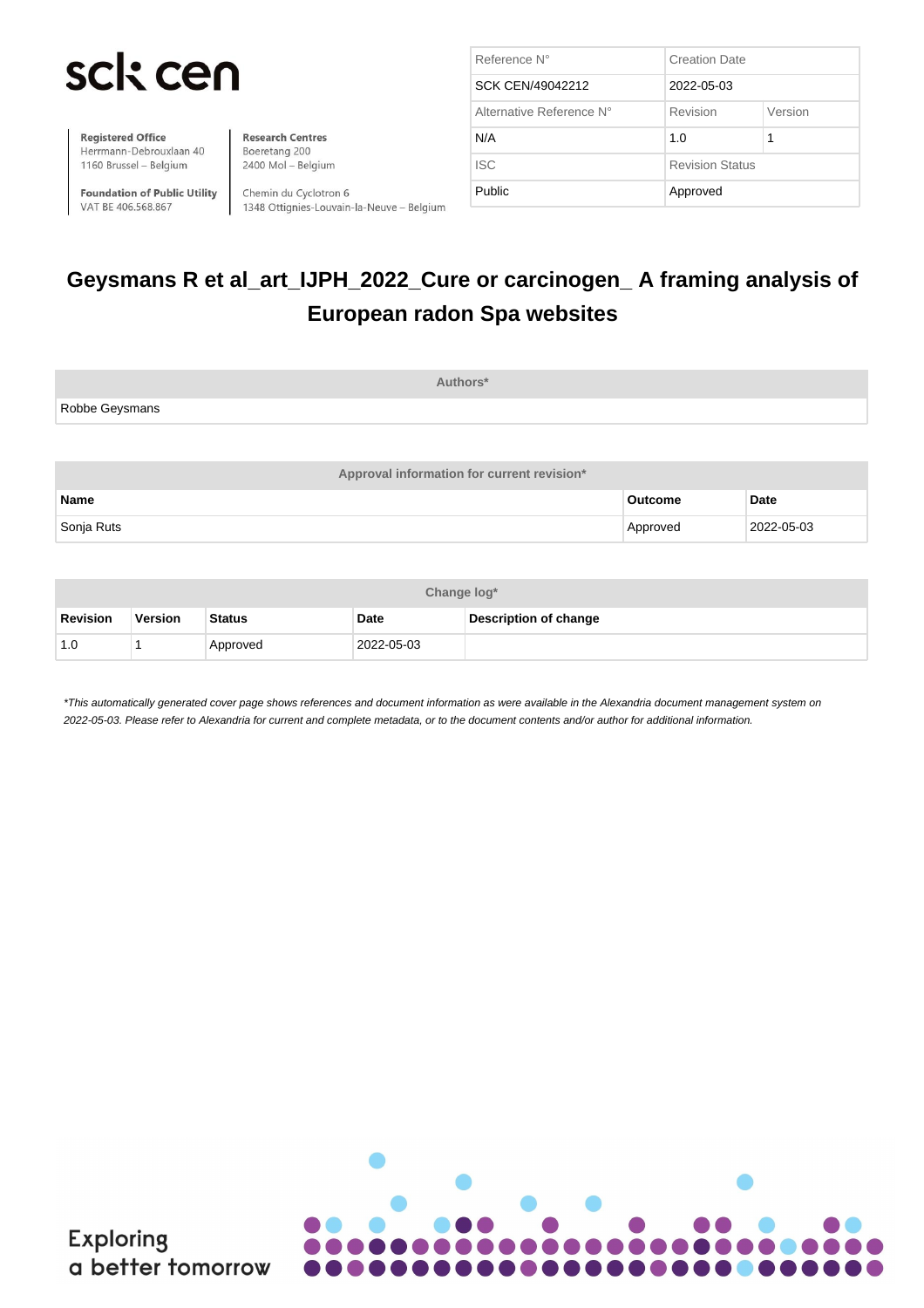



# Cure or Carcinogen? A Framing Analysis of European Radon Spa **Websites**

Robbe Gevsmans<sup>1</sup>\*, Tania Perko<sup>1</sup>, Miriana Keser<sup>2</sup>, Christiane Pölzl-Viol<sup>3</sup>, Ivana Foitíková<sup>4</sup> and Peter Mihók $<sup>5</sup>$ </sup>

<sup>1</sup>Belgian Nuclear Research Centre, Mol, Belgium, <sup>2</sup>Austrian Agency for Health and Food Safety (AGES), Vienna, Austria, <sup>3</sup>Federal Office for Radiation Protection, Oberschleissheim-Neuherberg, Germany, <sup>4</sup>National Radiation Protection Institute, Prague, Czechia, <sup>5</sup>Research and Innovation Centre, Faculty of Economics, Matej Bel University, Banská Bystrica, Slovakia

**Objectives:** Radon, a radioactive gas, is among the leading causes of lung-cancer worldwide. While public health authorities emphasize radon's health risks, there are spas across Europe which claim health benefits of radon. This study investigates how websites of European radon spas frame radon gas, in order to understand the potential controversy between "radon as carcinogen" and "radon as cure," and its potential impact on public health interventions.

**Methods:** A two-phased frame analysis of websites of radon spas  $(n = 26)$  situated in the European Union.

**Results:** Five frames are identified, which present radon as a 1) source of health, 2) natural gas, 3) (non) risk, 4) luxury and 5) fountain of youth. These five partly overlapping frames are at times in clear contrast with the ways in which radon is presented in a public health context.

#### **OPEN ACCESS**

l IPF

#### Edited by:

Martin Röösli, Swiss Tropical and Public Health Institute (Swiss TPH), Switzerland

#### Reviewed by:

Petros Koutrakis, Harvard University, United States Antonio Neri, Centers for Disease Control and Prevention (CDC), United States

#### \*Correspondence:

Robbe Geysmans [robbe.geysmans@sckcen.be](mailto:robbe.geysmans@sckcen.be)

Received: 27 October 2021 Accepted: 31 March 2022 Published: 22 April 2022

#### Citation:

Geysmans R, Perko T, Keser M, Pölzl-Viol C, Fojtíková I and Mihók P (2022) Cure or Carcinogen? A Framing Analysis of European Radon Spa Websites. Int J Public Health 67:1604559. doi: [10.3389/ijph.2022.1604559](https://doi.org/10.3389/ijph.2022.1604559)

**Conclusion:** Being aware of the existence and contents of radon frames, which potentially

challenge or contradict public health interventions, helps responsible authorities in designing more effective campaigns and interventions.

Keywords: public health, health communication, radon, frame analysis, spas, radon spa

## INTRODUCTION

Radon, a colorless and odorless gas, has been described by the World Health Organization as one of the main sources of exposure to natural ionizing radiation [\[1](#page-6-0)]. Epidemiological evidence has shown how radon increases the risk of lung cancer, for example among underground miners, but also among the general public, who might be exposed to elevated radon levels in their homes [\[2\]](#page-6-1). Since the 1980s, radon has therefore been treated as a carcinogen, and is generally considered as one of the leading causes of lung cancer worldwide [\[3](#page-6-2), [4\]](#page-6-3). Over the years, health authorities at local, national, inter- and supra-national levels have invested in informing the public about and protecting it from the risks of this radioactive gas. In Europe, for example, the 2013 directive on "basic safety standards for protection against the dangers arising from exposure to ionising radiation" contains articles both on limiting indoor radon exposure in residential buildings and in the workplace. This directive requires that EU member states establish a radon action plan in order to address the long-term risks from radon exposures for any source of radon ingress, whether from soil, building materials or water [\[5](#page-6-4)].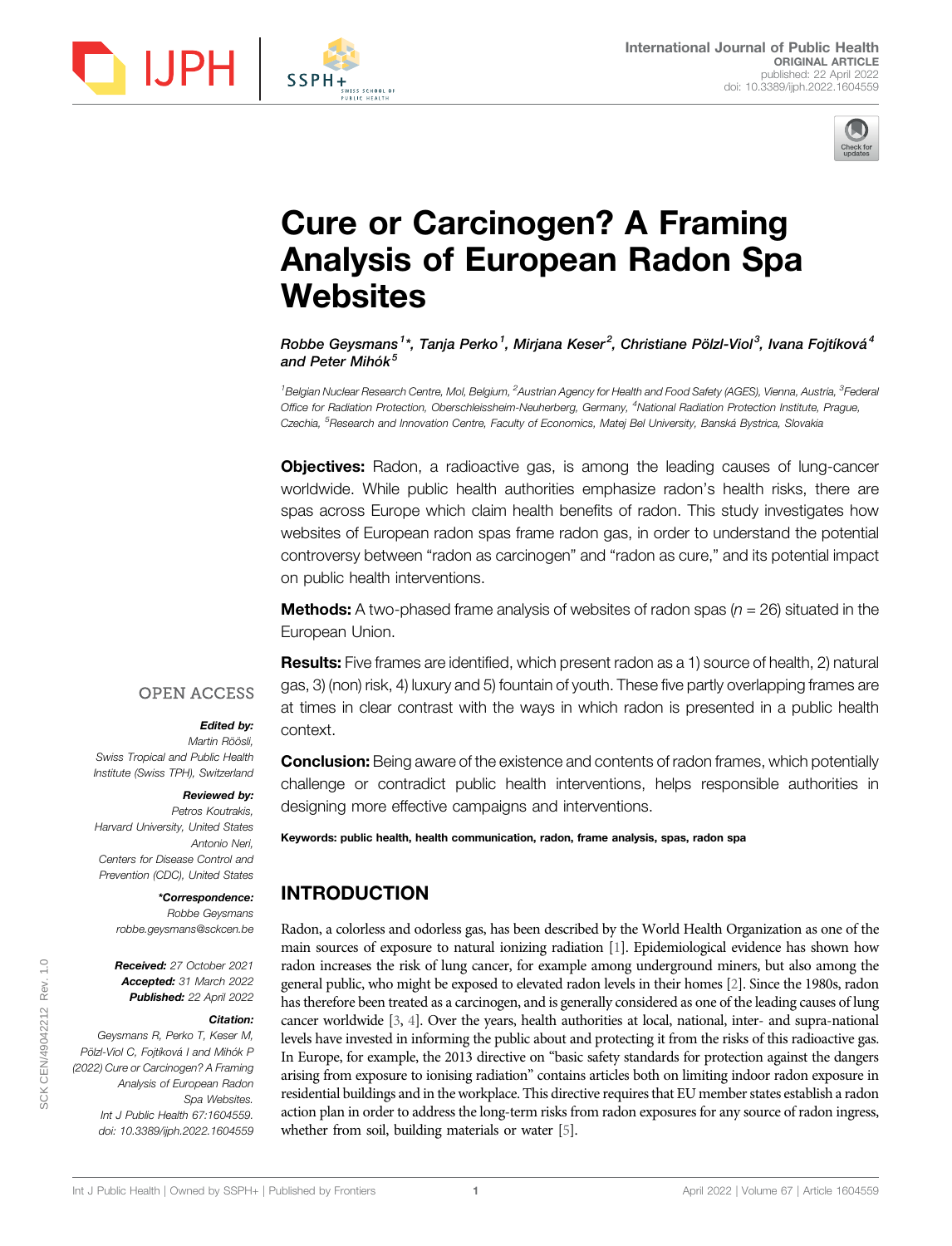Overall, the consensus thus seems to be that radon is a potential public health hazard. Given the dominant understanding of radon as a threat to public health, it is remarkable that across the world there are facilities which offer services based on claimed health benefits of radon gas. In such facilities, people can, for example, bathe in radon rich water or breathe radon rich air (e.g., in former mining tunnels). In this paper, we will refer to these facilities with the generic term "radon spas" [[6,](#page-6-5) [7](#page-6-6)]. In the European Union, radon spas can be found in at least nine different countries. The therapies and treatments at these spas can in some cases be traced back to the medieval ages [[8](#page-6-7), [9\]](#page-6-8), and as such sometimes substantially predate the "discovery" of radon by Rutherford and Owens in 1899. Despite (or because of) this substantial history, the topic of health benefits attributed to radon is highly controversial, as modern medicine has certainly not unequivocally embraced the use of radon in medical treatments [\[7\]](#page-6-6).

Interestingly, researchers have taken a significant interest in studying communication efforts and campaigns organized by authorities, which focus on the health risks of radon [[10](#page-6-9)–[14\]](#page-6-10). Radon spas and their communication materials, however, have remained highly underexplored (for an exception, see the works of Barbara Erickson or a self-published book of Dietrich Liechti [[15](#page-6-11)–[18\]](#page-6-12)). Nevertheless, they are a peculiar and potentially relevant actor in shaping people's understandings of and ensuing actions with regard to radon gas.

In this article, we are not taking any position in the controversy regarding the health effects of radon. It is not our objective to assess health claims, nor are we interested in actual radon levels in the studied radon spas. What we will focus upon, however, is the ways in which these spas communicate about radon to the general public. We believe this communication is relevant, as it offers a certain framing which might be different from the dominant message on radon communicated by (inter-)national authorities, which emphasize the threat posed by radon. Communication is not without consequences: a message selects, highlights, and/or hides certain features of what happens or is important, and as such provides a specific representation of reality—a frame through which we make sense of our world [\[19,](#page-6-13) [20\]](#page-6-14).

We investigate the research question "how radon spas frame radon gas on their public websites." We focused on radon spas located in the European Union and conducted a frame analysis of the webpages of 26 of these spas. We argue that the way radon spas communicate about radon online, reveals the promotion of (a) reality/realities in which radon has particular characteristics and effects, which differ from the characteristics and effects highlighted in public health campaigns. This entails, among others, an added complexity regarding the design and implementation of said health campaigns, especially in those countries where radon spas are present. It has repeatedly been highlighted how "the more support a campaign has from other sources, the easier it will be to get a new message disseminated," while "opposition to [a] campaign message position makes the task more difficult" [[21](#page-6-15), [22](#page-6-16)].

In the next section a conceptual introduction to the notion of framing is provided. After that, we present the two-staged

methodology which was used to identify and analyze the radon frames. These identified frames are discussed in section four, before the paper concludes with a reflection on implications of and future research regarding radon spas in a public health context.

#### Theoretical Background: Framing Radon

The concepts of frame and frame analysis can be traced back to the 1950s, and gained popularity in sociology through the 1974 seminal work "Frame analysis: An essay on the organization of experience" by Ervin Goffman. In this book, Goffman presents and discusses some of the basic frameworks people use for making sense of society. The underlying assumption here is that "definitions of a situation are built up in accordance with principles of organization which govern events -at least social ones- and our subjective involvement in them" [\[23](#page-6-17)]. It is especially since the end of the 1980s that the interest in frames and frame analysis has soared, particularly in the fields of social movement research and communication studies. It is from the latter field that the conceptual underpinnings of this article are mostly drawn.

In media analysis it is now commonplace to highlight how news reporting (in television, newspapers, the internet etc.) uses frames which guide and influence the ways the public understands events and phenomena [[19,](#page-6-13) [24,](#page-6-18) [25\]](#page-6-19). Given this widespread interest in frames and framing, an equally impressive number of definitions has been presented to describe the concept of framing [\[24](#page-6-18), [26](#page-6-20), [27\]](#page-6-21). One of the most commonly used definitions comes from Entman, who states that "to frame is to select some aspects of a perceived reality and make them more salient in a communicating text, in such a way as to promote a particular problem definition, causal interpretation, moral evaluation, and/or treatment recommendation for the item described" [\[19](#page-6-13)].

Particularly relevant in this context, is that frames can be multiple and conflicting, as they are part of broader interpretive struggles between (potentially unequal) actors, which shape meanings according to their worldviews and agendas [[28\]](#page-6-22). Analyzing the US media discourse on nuclear power between 1945 and the 1980s, Gamson and Modigliani, for example, identify seven different frames which are used in the media [\[24](#page-6-18)]. Some of these are clearly conflicting on certain aspects, and competing for attention, making them more dominant in one particular era (e.g., a framing of nuclear power focused on "progress" at the dawn of the nuclear age), while being challenged in other eras (e.g., by frames which stress the safety issues related to radiation and nuclear power from the 1970s onwards). In the case of radon gas, it is thus quite possible that frames which stress the threats posed by radon exposure, are coexistent with frames which stress its benefits.

Key in identifying frames, is being attentive to the framing devices which can be found in specific communication materials (e.g., a newspaper article, a television program, a website or a cartoon). Framing devices characterize a frame, and are key in understanding what aspects of a topic are emphasized, downplayed, or omitted through a communication source. Such framing devices can be metaphors (e.g., radon as a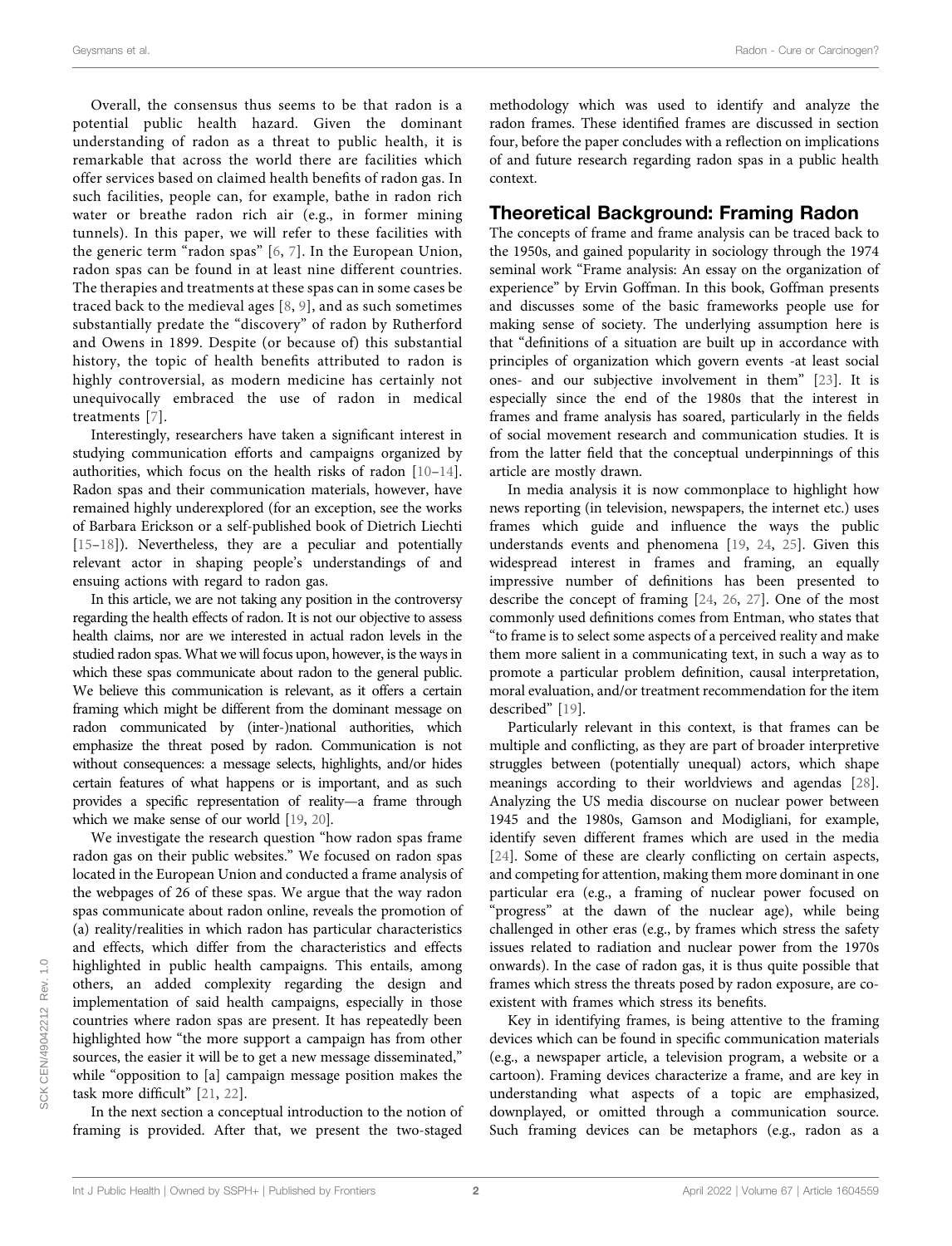"silent killer"), catchphrases (e.g., test your house!), visual images (e.g., radiation warning symbols), etc. [\[19](#page-6-13), [24\]](#page-6-18).

We assume that radon spas have a particular way of framing radon gas, and it is through the content of their communication that we get insight into these particularities (and how these might differ from public authorities' framing focused on radon as a threat to health). As a particular communication source, we focus on the websites of radon spas (see the next section for an elaboration).

The central research question guiding this study is therefore which radon frames can be encountered on the websites of radon spas situated in the European Union.

#### **METHODS**

When focusing on radon spas, a main source of communication are the spas' own websites, on which their services are presented to the broader public. It is these websites on which our analysis will build. The identification of radon spa websites happened through a combination of search strategies. An existing list of facilities was obtained from the European Association of Radon Spas EURADON. This was extended with an elaborate internet search, combining both classical search engines (i.e., Google) and the search function of a popular travel website [\(tripadvisor.com\)](http://tripadvisor.com). On this travel website, reviews of facilities and activities were searched for the word "radon," which generated over 120 hits. Finally, we consulted different partners in the Horizon2020 RadoNorm project to enquire whether they had knowledge of any radon facility in their respective countries. After checking the identified spas' locations (only spas in the EU were included), services (to be included, they needed to offer one or more services linked to radon) and website language (only websites available in English and/or German were included), we obtained a final list of 26 websites.

These websites were studied in two interconnected phases. In the inductive phase, a hermeneutic approach was used to identify radon frames [[29\]](#page-6-23). This was followed by a second, deductive phase, in which another set of researchers checked the found frames against an extended dataset of websites. In both phases, multiple coders were involved, in order to minimize the influence of researchers' own mental constructs on the identification of a frame [[30\]](#page-6-24).

In the inductive phase, 17 radon spa websites were used for the first, bottom-up identification of frames, focusing on websites which had an English version available. A doublecoder strategy was used in order to minimize the arbitrariness and subjectivity often connected to inductive hermeneutic frame analysis [[31](#page-6-25), [32](#page-7-0)]. Two research assistants carefully and independently read selected websites, taking into account both textual and visual elements. Particular attention was directed at how the websites defined or described radon and the radon-related services offered by the spa. The coders were asked to identify references to or depictions of radon gas, treatments, target audiences, effects (benefits or risks), and the broader facility and its surroundings. Based on the combined findings of both

coders, the principal investigators identified five frames through which radon is presented on the analyzed websites.

In the deductive phase, these identified frames were put to the test, by having a second set of coders check for their prevalence on an extended list of websites ( $N = 26$ ), also containing webpages in German. A training was provided to the coders, in order to familiarize them with the five frames. Key questions were provided for each frame, facilitating the process of identification. For the framing of radon as a healing source, these questions, for example, were "is there any mentioning of health benefits of radon?", "is there any mentioning of diseases or conditions which can be treated?" "Are there any depictions of health/medical related persons, objects, or other visuals (e.g. doctor's coats, epicurean symbols)?" This second round of analysis confirmed the five frames identified.

It should be noted that between the first, inductive phase of the analysis, and the second phase, some websites had been updated and adapted. In one case, the English version of a website had even entirely gone offline, meaning it was included in phase 1, but not anymore in the final analysis ([Table 1](#page-4-0)).

In the next section, each identified frame will be illustrated and discussed. When presenting quotes from websites, spa names are not mentioned, but a letter (A–Z) will be used, where each letter stands for one of the spas in our dataset. Also, German quotes were translated to English.

## RESULTS

A total of five different but partly overlapping radon frames were identified. These five frames present radon respectively as 1) a source of health, 2) a natural gas, 3) a (non) risk, 4) a luxury and 5) a fountain of youth. Below, each of these frames are discussed separately, in the order of the number of websites on which they were identified.

#### Radon as a Source of Health

On all websites which were analyzed, radon was framed as a source of health, meaning that it was presented as something which would alleviate or even cure several diseases and healthrelated discomforts. By being exposed to radon, visitors could, for example, benefit from its "effective pain relief and antiinflammation" (Spa B) or its claimed positive influence on "disorders of the locomotor system and asthma" (Spa L), to name only a few of the medicinal powers attributed to radon gas by the analyzed websites. This frame is supported by various visuals, depicting what seem to be medical settings, in which spa visitors are consulting or being treated by people wearing doctors' coats or nurses' uniforms.

To legitimize the idea of radon gas as a source of health, this frame builds on two strategies. First, it connects radon's claimed health benefits to science. Here, legitimacy is drawn from references to scientific proof provided by experiments, doubleblind studies, or significant numbers of scientific publications. Visitors to the website of radon spa Y can, for example, learn how "various studies indicate a pain-relieving and anti-inflammatory effect of radon," and spa A states how through "precisely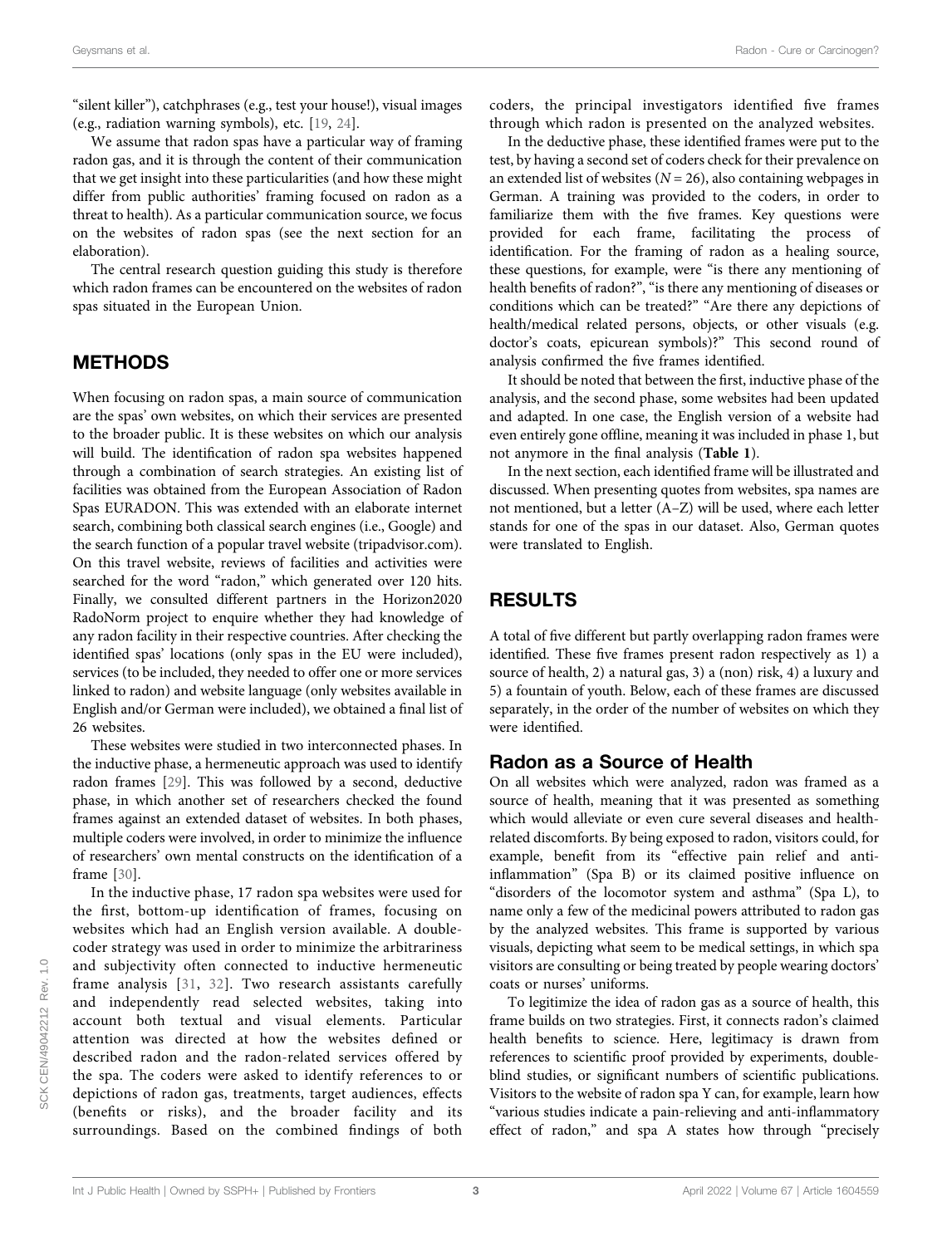<span id="page-4-0"></span>TABLE 1 | Analyzed radon spa websites per European Union member state (2021).

| Phase 1 $(N = 17)$ |                         | Phase 2 $(N = 26)$ |                         |  |
|--------------------|-------------------------|--------------------|-------------------------|--|
| Country            | Number of radon<br>spas | Country            | Number of radon<br>spas |  |
| Austria            | 6                       | Austria            |                         |  |
| Bulgaria           |                         | <b>Bulgaria</b>    | 2                       |  |
| Croatia            |                         | Croatia            |                         |  |
| Czech Republic     |                         | Czech Republic     |                         |  |
| Germany            | 5                       | Germany            | 9                       |  |
| Greece             |                         | Greece             |                         |  |
| Hungary            | 0                       | Hungary            |                         |  |
| Italy              |                         | Italy              | 2                       |  |
| Poland             |                         | Poland             | 2                       |  |

controlled double-blind studies, in which neither the patients nor the examining doctors knew which patient received radon and which did not, its therapeutic effectiveness was substantiated." These framing devices emphasize empiricism and rationality, and as such help communicate the notion of radon as a legitimate medicine. These calls to empiricism and scientific rationality are in many ways similar to the historical ways in which modern medicine gained legitimacy [[33\]](#page-7-1). A second strategy for legitimizing radon as a healing source, is through emphasizing the long periods of time over which the gas has been attributed with/used because of its healing powers. By emphasizing how radon "has been valued as a remedy for over a century"(Spa X) and how "local miners knew this in 1900, when they healed their wounds by immersing them in this "magical" water" (Spa R), legitimation is sought in historical narrative and tradition.

#### Radon as a Natural Gas

A second frame, found on 25 out of 26 websites, presents radon as a natural gas, by emphasizing its natural origins and characteristics. Visually, this frame is supported by pictures of wide landscapes, mountains and rocks, caves and mines, and lakes, springs or rivers. Radon is often described as a natural remedy or a treasure of nature, and emphasis is put on its presence in "natural springs" (e.g., Spa K) or in "air and earth" (Spa Y). Its origins are described as laying in "the entrails of the earth" (Spa M), or—more elaborately—as the consequence of "a series of successful geological processes over a considerable period of several million years" (Spa E).

#### Radon as a (Non) Risk

A third frame relates radon to the presence and/or absence of risk. On 16 out of 26 websites, radon and/or radon therapies are framed as risky or containing a certain need for precaution. The website of Spa C, for example, reads how "radioactive radiation in high doses can cause cancer or harm unborn babies in the womb," and also Spa W mentions "the fact that high doses pose an undisputed risk of lung cancer." However, references to (lung) cancer are rather rare (only being mentioned on three websites), and most websites frame risk in much more implicit terms. In these more implicit framings, the risk of radon is brought forward by mentioning that therapies can only be taken after a doctor's

visit, or by excluding certain groups (e.g., pregnant women) from radon therapy. Why this doctor's visit is necessary or why these groups cannot be exposed to radon is not explained. As such, what the risk exactly entails remains unclear. Visually, the framing of radon as a risk is not supported (except on one website which warns pregnant women that they cannot take radon therapy).

Moreover, on 9 out of 16 websites which frame radon as risky, a counter-frame is also presented which minimizes the risk, or reassures the reader that there is no need to worry. In addition, two websites provide only such reassurance, without a reference to potential risk as such. In some cases, such reassurance is provided through reference to a form of external control or oversight. Spa B, for example, states that it "has all the necessary radiation protection permits" and Spa M highlights how "as part of the regular measurement of air by [the national nuclear regulatory authority] it was found that [...] one person could pass more than 800 baths per year to reach the maximum limit of inhaled radon in these areas." In other cases, the reader more explicitly has to trust on the claims and expertise of the spa and its staff. Statements like "radon treatment has no side effects," "the best cure taken in excess is harmful and dangerous poison applied in minimum amounts becomes the cure" (Spa L) or "radon therapy [...] is naturally gentle and without known side effects" (Spa U) are telling in this sense.

#### Radon as a Luxury

A fourth frame presents radon gas as a luxury, and was encountered on 21 out of 26 websites. The framing devices coded under this frame refer to radon as an exclusive substance, with unique and desirable characteristics or a rare prevalence. As such, being able to be exposed to and benefit from radon is a luxury, and visiting a radon spa makes this splendor accessible and affordable. Radon provides a sort of unique selling proposition to the radon spa: on the analyzed websites, links are regularly drawn between the spa, its location and its access to/use of radon in order to highlight its uniqueness and desirability, thus setting it apart from potential competitors. The exclusive character of radon is emphasized by quotes such as "the rare noble gas radon is one of the most effective remedies in spa science" (Spa C), "the ionisation, the mineral salt content, and the special gases and metals also make the water so distinct" (Spa P) or "the unique combination of the precious and rare noble gas radon and the cold chamber, as a non-drug form of pain therapy, are proving to be our recipe for success" (Spa F).

Furthermore, radon is often referred to as a natural noble gas on the analyzed websites. Obviously, the "noble" in this context can be interpreted as referring to is classification as a chemical element. Radon is one of seven noble gases listed in the periodic table, which all share similar properties, e.g., a very low chemical reactivity. The sheer multitude of references to the "noble" gas is, however, striking. This multiple mentioning of "noble" hints at another meaning of the word: something which is "grand," "majestic" or of high quality, hence implicitly strengthening the framing of radon as a luxury.

Finally, a visit to the radon spa is also presented by some analyzed websites as an indulgence because of the relaxing, luxurious and comfortable atmosphere offered. Spa H, for example, seduces customers with the catchword "let us pamper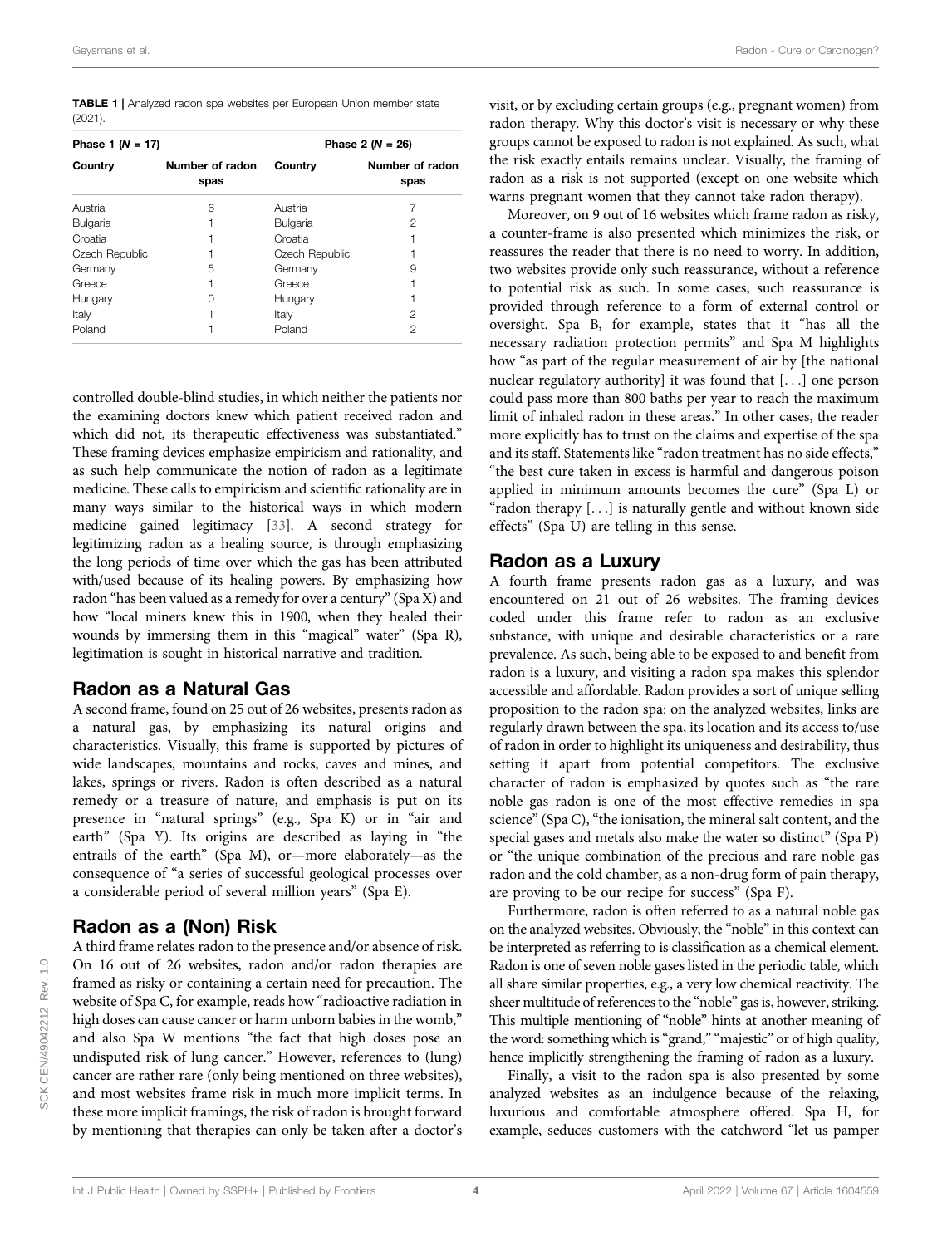you" and Spa L quite lyrically targets potential customers by stating that "in a specific atmosphere of a picturesque adit, lying comfortably, being protected against excessive chill and listening to relaxing music you have an opportunity to breathe in cold and humid air." In these instances, an implicit link is made between radon gas and the treat of visiting a lush spa, thus also reinforcing the framing of radon gas as a unique luxury, an exclusivity. This frame is further supported by numerous visuals of inviting spa environments with marble interiors, tempting pools and happy people indulging in different spa treatments.

#### Radon as a Fountain of Youth

Finally, on half of the websites, radon gas is framed as a fountain of youth. This fifth frame on first sight is closely related to the first frame in which radon is presented as a healing source. Indeed, here as well reference is made to the beneficial powers of radon, but this time emphasis is not so much on healing, but rather—arguably taking this a step further—on rejuvenation. Radon makes you young (again), it revitalizes your body and provides strength. Websites talk about "regaining vitality" (Spa D), the "radon fountain of youth" (Spa F), a "rejuvenating effect" (Spa I), or how "radon accelerates the renewal processes in tissues" (Spa K).

Visually, this frame is supported by numerous pictures of young people taking baths and other radon therapies. This use of young people in visual materials is particularly noteworthy because we can assume that these are not the prime clientele of the spas. In a study on visitors of a radon health mine in Montana (United States), Erickson noted how 84% of the more than 800 visitors she analyzed were aged 60 years or older [[16\]](#page-6-26).

#### **DISCUSSION**

Social scientific research has taken a significant interest in studying public authorities' radon communication efforts and campaigns [[10](#page-6-9)–[13\]](#page-6-27). In such public health campaigns, a dominant way of framing radon is in terms of risks and hazards. For example, a recent content analysis of 173 public authority websites in eight European member states found, among others, the following messages: "take the test to protect yourself", "radon: an enemy in your house"; "the radon risk"; "Test. Fix. Save a Life" [\[12](#page-6-28)].

At the same time, in at least nine European member states, spas can be found which provide services based on claimed health benefits of radon gas. These radon spas have, however, largely remained under the radar of social science, despite the fact that they might provide alternative or even contradictory frames on radon, and hence can potentially impact radon communication campaigns. Having analyzed 26 websites of European radon spas, this article shows how these websites make information on radon available to the public and communicate about radon as a cure (instead of a carcinogen) in a consistent and engaging way. More specifically, five distinct radon frames were identified, which present radon as 1) a source of health, 2) a natural gas, 3) a (non) risk, 4) a luxury and 5) a fountain of youth. Comparing these frames with how public authorities tend to communicate on risk, feeds the impression that we are in fact dealing with two different substances. While radon spas frame radon as a source of health, health campaigns try to convey the message that radon "is an important public health issue that requires action" [\[3\]](#page-6-2). Furthermore, the extensive attention spa websites put on radon's natural origins and characteristics stands in contrast to recent advice formulated for those designing health campaigns. This latter advice builds on the notion that people "perceive technological threats to be more risky than natural threats" [\[34](#page-7-2)], and hence stresses that "risk communicators need to draw attention to radon" not as a natural gas, but rather as a major cause of "indoor air pollution" [\[35\]](#page-7-3). Thirdly, radon spa websites mostly provide implicit and non-visual references to radon risk (if any), while health campaigns contain numerous explicit references to the lung cancer risk associated with radon, often supported by various visuals (see e.g., the websites of the 2021 US radon awareness week [https://www.cdc.gov/radon/awareness.html,](https://www.cdc.gov/radon/awareness.html) the 2021 European radon week [https://radoneurope.org/event/european-radon](https://radoneurope.org/event/european-radon-week-2021/)[week-2021/,](https://radoneurope.org/event/european-radon-week-2021/) or the 2020 UK radon awareness week [https://](https://radonweek.co.uk/) [radonweek.co.uk/](https://radonweek.co.uk/)). And fourth, spa websites present radon as a rare and exceptional element, which can be encountered at unique locations, while health communication stresses the abundance of radon by emphasizing that "it can enter any building: homes, offices, schools" [[36\]](#page-7-4). Highlighting the existence of these different frames demonstrates that radon communication can be controversial.

Moreover, while indeed the impression might arise that we are dealing with two entirely different radon realities, these realities share social and physical spaces, affecting overlapping audiences. This paper hence provides a first step towards recognizing that different and sometimes contradicting frames on radon exist, and offers a plea to recognize the potential role of radon spas in shaping people's awareness, perceptions and actions with regard to radon gas. There are indications that some public authorities already demonstrated such recognition in legal frameworks for radiation protection. The German radon action plan, for example, states how a measurement obligation exists for specific workplaces, explicitly listing radon baths as a place where workers need to be protected from radon. Similarly, public health campaigns need to at least be aware of these spas, the ways in which they frame radon, and the potential effects these alternative framings might have on their audiences. One of these effects might be that citizens perceive the threat of radon as insignificant, hence making it less likely that they act upon the issue by testing and/or remediating their homes [\[35\]](#page-7-3). The 2013 BSS Directive stipulates that all EU member states are legally required to design a public communication strategy to increase awareness on radon risk, and hence decrease lung cancer rates due to radon in dwellings, public buildings and at work [\[5\]](#page-6-4). We argue that especially in regions were radon spas are present, a successful public communication strategy would require a reflection on how to deal with the radon communication offered by these actors.

This article offers a first attempt at understanding radon spas in the context of radon as a public health issue. While framing can be an important way in which these spas impact perceptions and behaviors with regard to radon gas, future research should build on these insights to gain knowledge on the perceptions, attitudes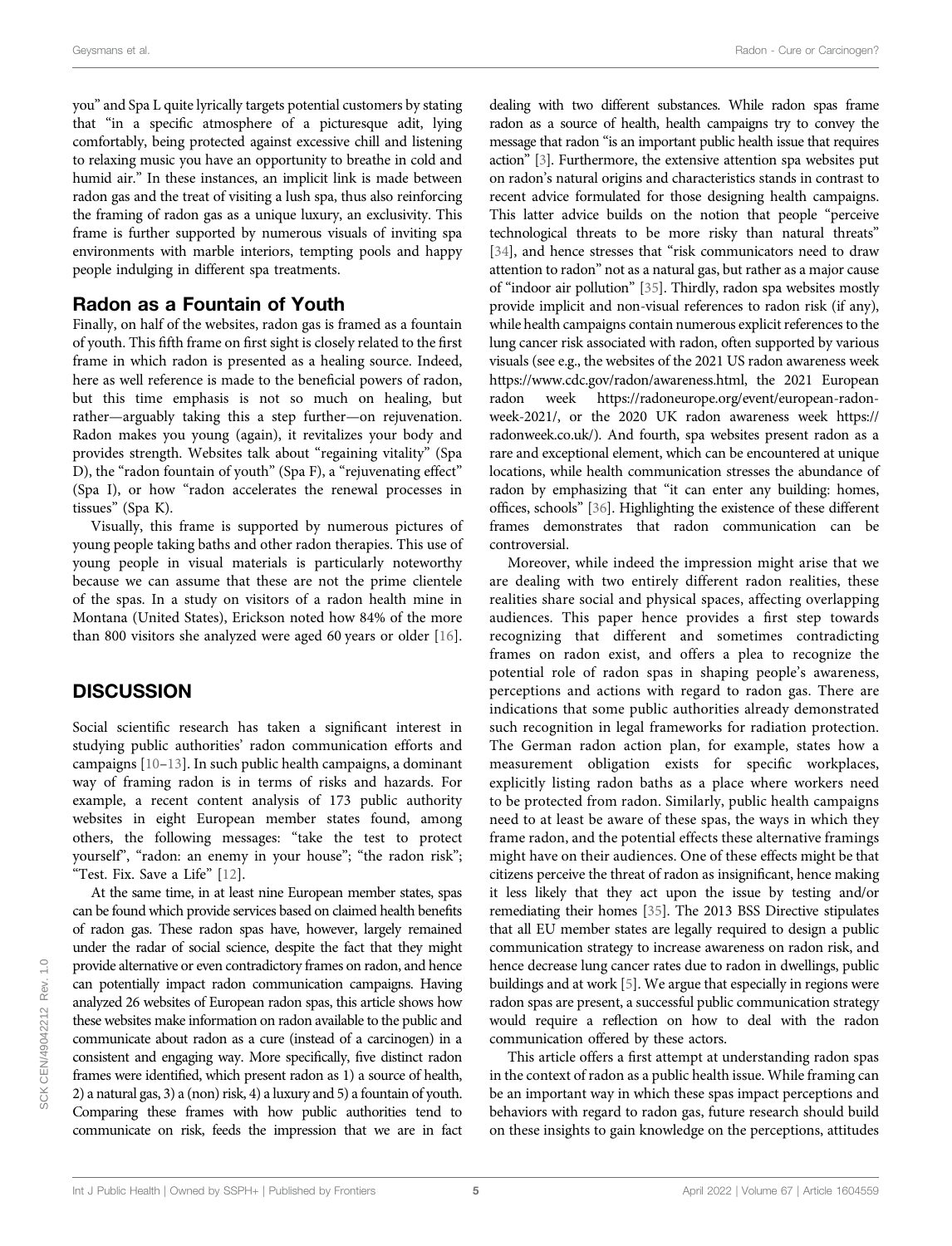and actions of these spas' stakeholders, ranging from visitors, to employees and broader publics.

### AUTHOR CONTRIBUTIONS

Data gathering and analysis was conducted by MK, CP-V, IF, TP, and RG. All authors have made a substantial contribution to the work and approved it for publication.

#### FUNDING

This study was conducted in the context of the RadoNorm project, which has received funding from the Euratom Research and Training Programme 2019–2020 under grant agreement No. 900009.

### **REFERENCES**

- <span id="page-6-0"></span>1. World Health Organization. Policies, Regulations and Legislation Promoting Healthy Housing: A Review. Geneva: World Health Organization (2021).
- <span id="page-6-1"></span>2. UNSCEAR. Sources, Effects and Risks of Ionizing Radiation. ANNEX B Lung Cancer from Exposure to Radon. New York: UN: UNSCEAR (2019).
- <span id="page-6-2"></span>3. World Health Organization. WHO Handbook on Indoor Radon: A Public Health Perspective. Geneva: World Health Organization (2009).
- <span id="page-6-3"></span>4. World Health Organization. Radon and Health 2021 (2021). Available from: [https://www.who.int/news-room/fact-sheets/detail/radon-and](https://www.who.int/news-room/fact-sheets/detail/radon-and-health)[health](https://www.who.int/news-room/fact-sheets/detail/radon-and-health) (Accessed October 7, 2021)
- <span id="page-6-4"></span>5. Union CotE. 59/Euratom of 5 December 2013 Laying Down Basic Safety Standards for protection against the Dangers Arising from Exposure to Ionising Radiation, and Repealing Directives 89/618/Euratom, 90/641/ Euratom, 96/29/Euratom, 97/43/Euratom and 2003/122/Euratom. Euratom (2013).
- <span id="page-6-5"></span>6. Mihók P. The Current Challenges of Applied Social Science Research of Radon Spas' English Language Marketing Activities on the Internet: Selected Desk Research Results. Ekonomika a spoločnosť (2021) 22(1):55–76. doi:[10.24040/](https://doi.org/10.24040/eas.2021.22.1.55-76) [eas.2021.22.1.55-76](https://doi.org/10.24040/eas.2021.22.1.55-76)
- <span id="page-6-6"></span>7. Zdrojewicz Z, Strzelczyk JJ. Radon Treatment Controversy. Dose Response (2006) 4(2):106–18. doi[:10.2203/dose-response.05-025.Zdrojewicz](https://doi.org/10.2203/dose-response.05-025.Zdrojewicz)
- <span id="page-6-7"></span>8. Becker K. One century of Radon Therapy. Ijlr (2004) 1(3):333–57. doi:[10.1504/](https://doi.org/10.1504/ijlr.2004.005434) [ijlr.2004.005434](https://doi.org/10.1504/ijlr.2004.005434)
- <span id="page-6-8"></span>9. Lettner H, Hubmer A, Hofmann W, Landrichinger J, Gaisberger M, Winkler-Heil R. Radon in the Exhaled Air of Patients in Radon Therapy. Radiat Prot Dosimetry (2017) 177(1-2):78–82. doi:[10.1093/rpd/ncx153](https://doi.org/10.1093/rpd/ncx153)
- <span id="page-6-9"></span>10. Burns SF, Ashbaugh SG, Paris R, Toombs G. Presentation of Radon Potential Maps to the Public: A Case History for Portland, Oregon. Rev Eng Geology (1998) 12:43–52. doi[:10.1130/reg12-p43](https://doi.org/10.1130/reg12-p43)
- 11. Long S, Fenton D. An Overview of Ireland's National Radon Policy. Radiat Prot Dosimetry (2011) 145(2-3):96–100. doi[:10.1093/rpd/ncr045](https://doi.org/10.1093/rpd/ncr045)
- <span id="page-6-28"></span>12. Perko T, Turcanu C. Is Internet a Missed Opportunity? Evaluating Radon Websites from a Stakeholder Engagement Perspective. J Environ Radioactivity (2020) 212:106123. doi[:10.1016/j.jenvrad.2019.106123](https://doi.org/10.1016/j.jenvrad.2019.106123)
- <span id="page-6-27"></span>13. Poortinga W, Bronstering K, Lannon S. Awareness and Perceptions of the Risks of Exposure to Indoor Radon: A Population-Based Approach to Evaluate a Radon Awareness and Testing Campaign in England and Wales. Risk Anal (2011) 31(11):1800–12. doi[:10.1111/j.1539-6924.2011.](https://doi.org/10.1111/j.1539-6924.2011.01613.x) [01613.x](https://doi.org/10.1111/j.1539-6924.2011.01613.x)
- <span id="page-6-10"></span>14. Weinstein ND, Lyon JE, Sandman PM, Cuite CL. Experimental Evidence for Stages of Health Behavior Change: the Precaution Adoption Process Model Applied to home Radon Testing. Health Psychol (1998) 17(5):445–53. doi[:10.](https://doi.org/10.1037/0278-6133.17.5.445) [1037/0278-6133.17.5.445](https://doi.org/10.1037/0278-6133.17.5.445)

#### CONFLICT OF INTEREST

The authors declare that the research was conducted in the absence of any commercial or financial relationships that could be construed as a potential conflict of interest.

#### ACKNOWLEDGMENTS

This article is dedicated to the loving memory of Dasha Gavrilova, who assisted in data gathering and coding for this study. Furthermore, we would like to thank Alexandra Dobney, who also assisted in data gathering and coding. Finally, we express our gratitude to the two reviewers and the journal editor for their insightful comments and feedback.

- <span id="page-6-11"></span>15. Erickson BE. The Therapeutic Use of Radon: a Biomedical Treatment in Europe; an "alternative" Remedy in the United States. Dose Response (2007) 5(1):48–62. doi[:10.2203/dose-response.06-007](https://doi.org/10.2203/dose-response.06-007)
- <span id="page-6-26"></span>16. Erickson BE. Toxin or Medicine? Explanatory Models of Radon in Montana Health Mines. maq (2007) 21(1):1–21. doi:[10.1525/maq.2007.21.1.1](https://doi.org/10.1525/maq.2007.21.1.1)
- 17. Erickson BE. Radioactive Pain Relief: Health Care Strategies and Risk Assessment Among Elderly Persons with Arthritis at Radon Health Mines. J Altern Complement Med (2007) 13(3):375–80. doi:[10.1089/acm.2006.](https://doi.org/10.1089/acm.2006.6213) [6213](https://doi.org/10.1089/acm.2006.6213)
- <span id="page-6-12"></span>18. Liechti D. Radon Spas and Health Mines: Worldwide Review of Radon Therapy. Independently Published (2020).
- <span id="page-6-13"></span>19. Entman RM. Framing: Toward Clarification of a Fractured Paradigm. J Commun (1993) 43(4):51–8. doi[:10.1111/j.1460-2466.1993.tb01304.x](https://doi.org/10.1111/j.1460-2466.1993.tb01304.x)
- <span id="page-6-14"></span>20. Kitzinger J. Framing and Frame Analysis. In: E Devereux, editor. Media Studies: Key Issues and Debates. London: Sage Publications (2007). p. 134–61.
- <span id="page-6-15"></span>21. Flay BRB D. Effective Mass Communication Strategies for Health Campaigns. In: L Atkan CW, editor. Mass Communication and Public Health. Newbury Park: Sage Publications (1990). p. 129–46.
- <span id="page-6-16"></span>22. Randolph W, Viswanath K. Lessons Learned from Public Health Mass Media Campaigns: Marketing Health in a Crowded Media World. Annu Rev Public Health (2004) 25(1):419–37. doi:[10.1146/annurev.publhealth.25.101802.](https://doi.org/10.1146/annurev.publhealth.25.101802.123046) [123046](https://doi.org/10.1146/annurev.publhealth.25.101802.123046)
- <span id="page-6-17"></span>23. Goffman E. Frame Analysis: An Essay on the Organization of Experience. Cambridge (Massaschusetts): Harvard University Press (1974).
- <span id="page-6-18"></span>24. Gamson WA, Modigliani A. Media Discourse and Public Opinion on Nuclear Power: A Constructionist Approach. Am J Sociol (1989) 95(1):1–37. doi[:10.](https://doi.org/10.1086/229213) [1086/229213](https://doi.org/10.1086/229213)
- <span id="page-6-19"></span>25. Linstrom M, Marais W. Qualitative News Frame Analysis: a Methodology. Communitas (2012) 17:21–38.
- <span id="page-6-20"></span>26. De Vreese CH. News Framing: Theory and Typology. Inf Des J document Des (2005) 13(1). doi:[10.1075/idjdd.13.1.06vre](https://doi.org/10.1075/idjdd.13.1.06vre)
- <span id="page-6-21"></span>27. Scheufele DA, Tewksbury D. French Abstract. J Commun (2007) 57(1):9–20. doi:[10.1111/j.1460-2466.2006.00326\\_5.x](https://doi.org/10.1111/j.1460-2466.2006.00326_5.x)
- <span id="page-6-22"></span>28. Vliegenthart R, van Zoonen L. Power to the Frame: Bringing Sociology Back to Frame Analysis. Eur J Commun (2011) 26(2):101–15. doi[:10.1177/](https://doi.org/10.1177/0267323111404838) [0267323111404838](https://doi.org/10.1177/0267323111404838)
- <span id="page-6-23"></span>29. Schäfer MS, O'Neill S. Frame Analysis in Climate Change Communication. In: Oxford Research Encyclopedia of Climate Science. Oxford, UK: Oxford University Press (2017). doi[:10.1093/acrefore/9780190228620.013.487](https://doi.org/10.1093/acrefore/9780190228620.013.487)
- <span id="page-6-24"></span>30. Van Gorp B, Vercruysse T. Frames and Counter-frames Giving Meaning to Dementia: A Framing Analysis of media Content. Soc Sci Med (2012) 74(8): 1274–81. doi[:10.1016/j.socscimed.2011.12.045](https://doi.org/10.1016/j.socscimed.2011.12.045)
- <span id="page-6-25"></span>31. Matthes J, Kohring M. The Content Analysis of Media Frames: Toward Improving Reliability and Validity. J Commun (2008) 58(2):258–79. doi[:10.](https://doi.org/10.1111/j.1460-2466.2008.00384.x) [1111/j.1460-2466.2008.00384.x](https://doi.org/10.1111/j.1460-2466.2008.00384.x)

 $\overline{1}$